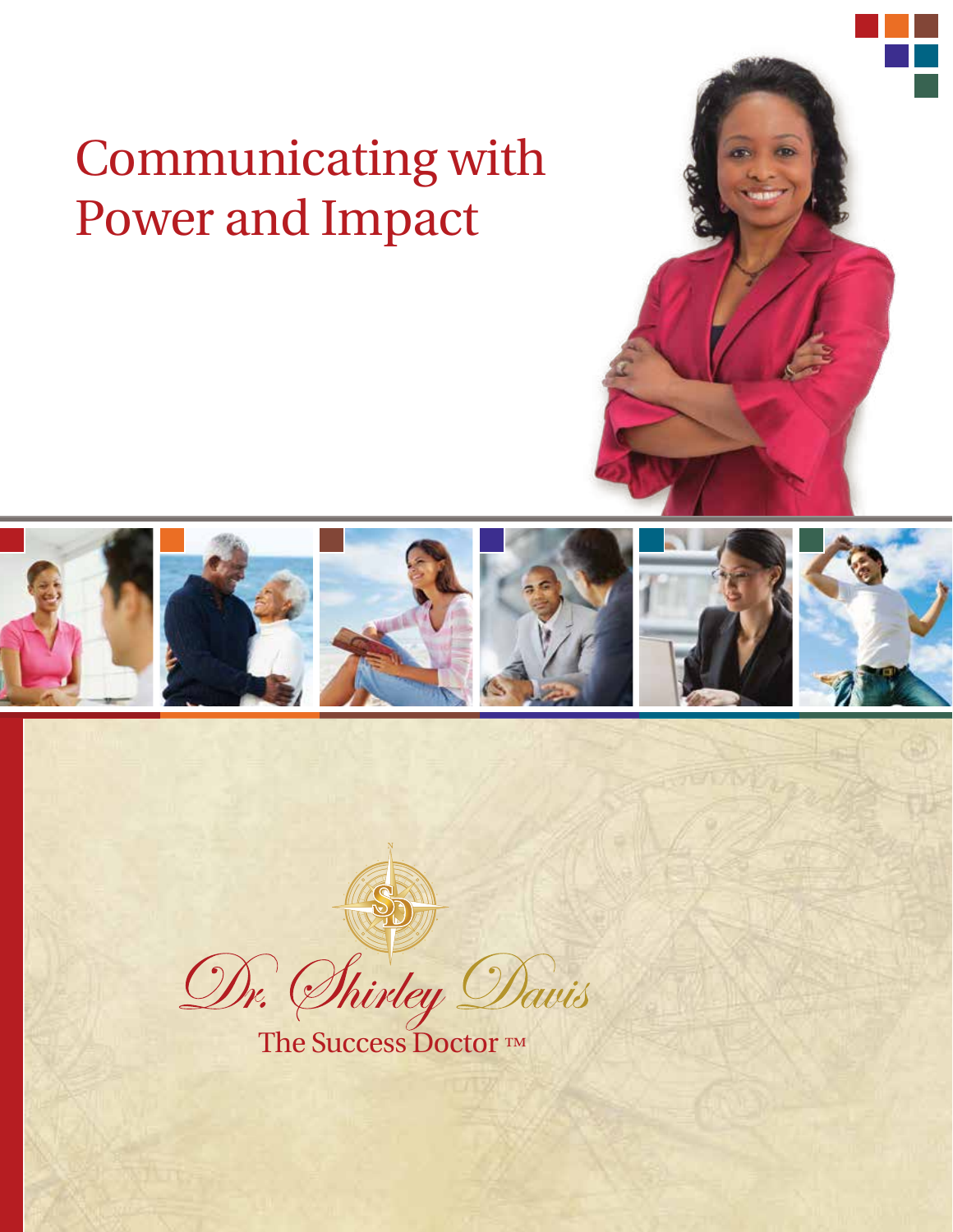

## **Effective Communication**

Let's discuss how you can achieve success through effective communication, which includes:

- 1. The power of first impressions
- 2. Communicating a commanding presence
- 3. Using the most effective communication style
- 4. Active listening
- 5. Exuding a positive attitude
- 6. Communicating your personal brand

List the names of three of your favorite communicators:

List some of the characteristics that you feel make them great communicators:

Our success and our image are tied to how we communicate. **Effective** communication skills are essential for achieving success in your career, your personal business, personal relationships, social settings, and in every facet of your life.

*Making a great first impression starts with having a great sense of self-worth, knowing what it is you have to offer, and having the ability to project it in a positive and a powerful way.*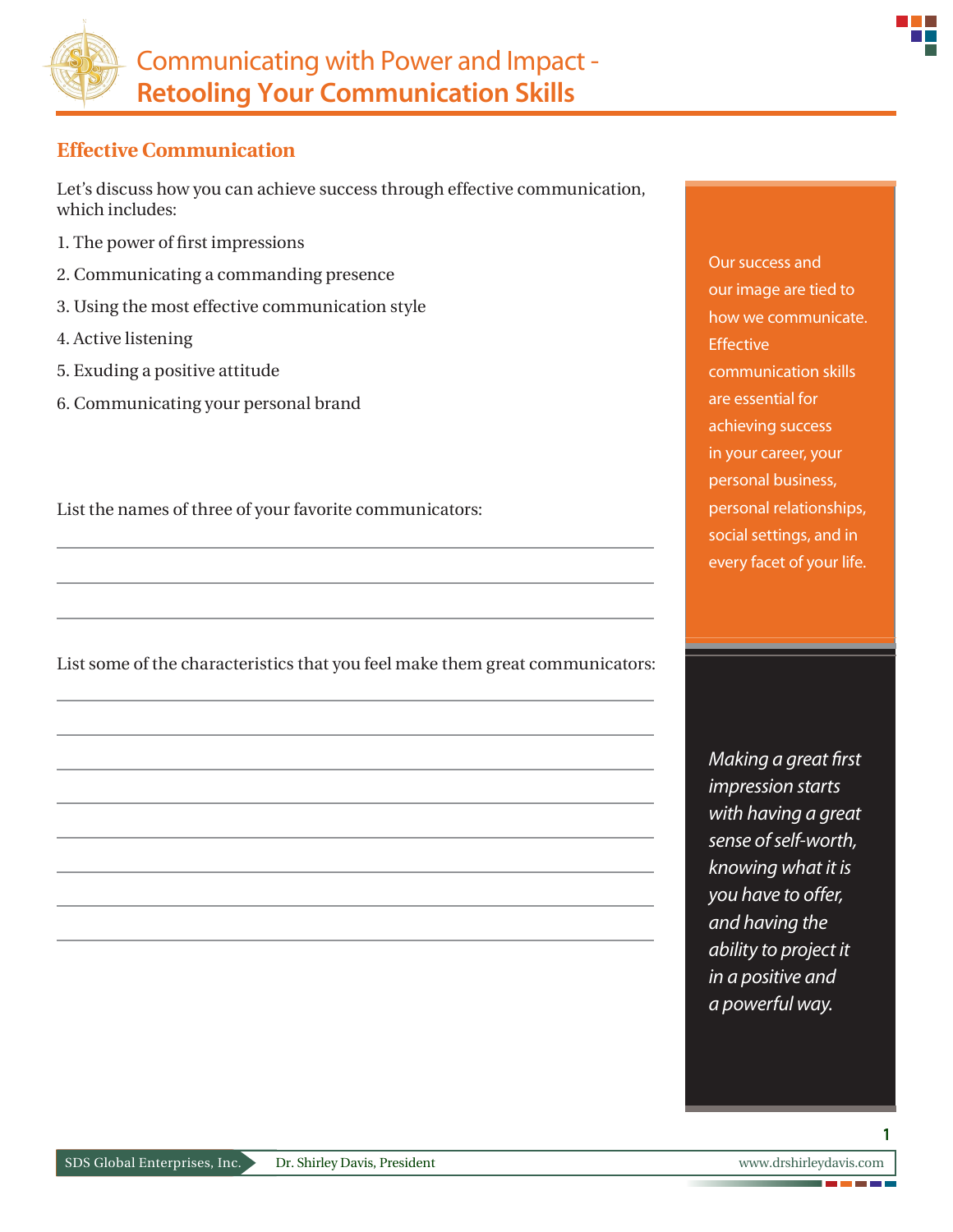



Let's assess what first impression you are making in the first 10 seconds.

| Do you feel that you are noticed when you walk in a room? Why?                                                                               |
|----------------------------------------------------------------------------------------------------------------------------------------------|
|                                                                                                                                              |
|                                                                                                                                              |
| Do you offer your hand immediately, regardless of the person's gender or race or size or color?<br>No<br>Yes                                 |
| Do you make eye contact when you greet people?<br>N <sub>0</sub><br>Yes                                                                      |
| What do you feel is your greatest asset when making a first impression, i.e., your smile,<br>your attire, your firm handshake, your posture? |
|                                                                                                                                              |
| What do you feel is your greatest weakness when making a first impression?                                                                   |
|                                                                                                                                              |
| Do you have any distracting or overused expressions or gestures that may get in the way                                                      |
| of people really being able to fully connect with you? If so, what are they?                                                                 |
|                                                                                                                                              |
|                                                                                                                                              |
|                                                                                                                                              |
| How do you show nervousness under stress?                                                                                                    |
|                                                                                                                                              |
| Do you feel that you send clear nonverbal messages that match your words, tone, and inflection? If not,                                      |
| what do you need to change?                                                                                                                  |
|                                                                                                                                              |
|                                                                                                                                              |
|                                                                                                                                              |
| $\overline{2}$                                                                                                                               |

٦f

<u> Tanzania (</u>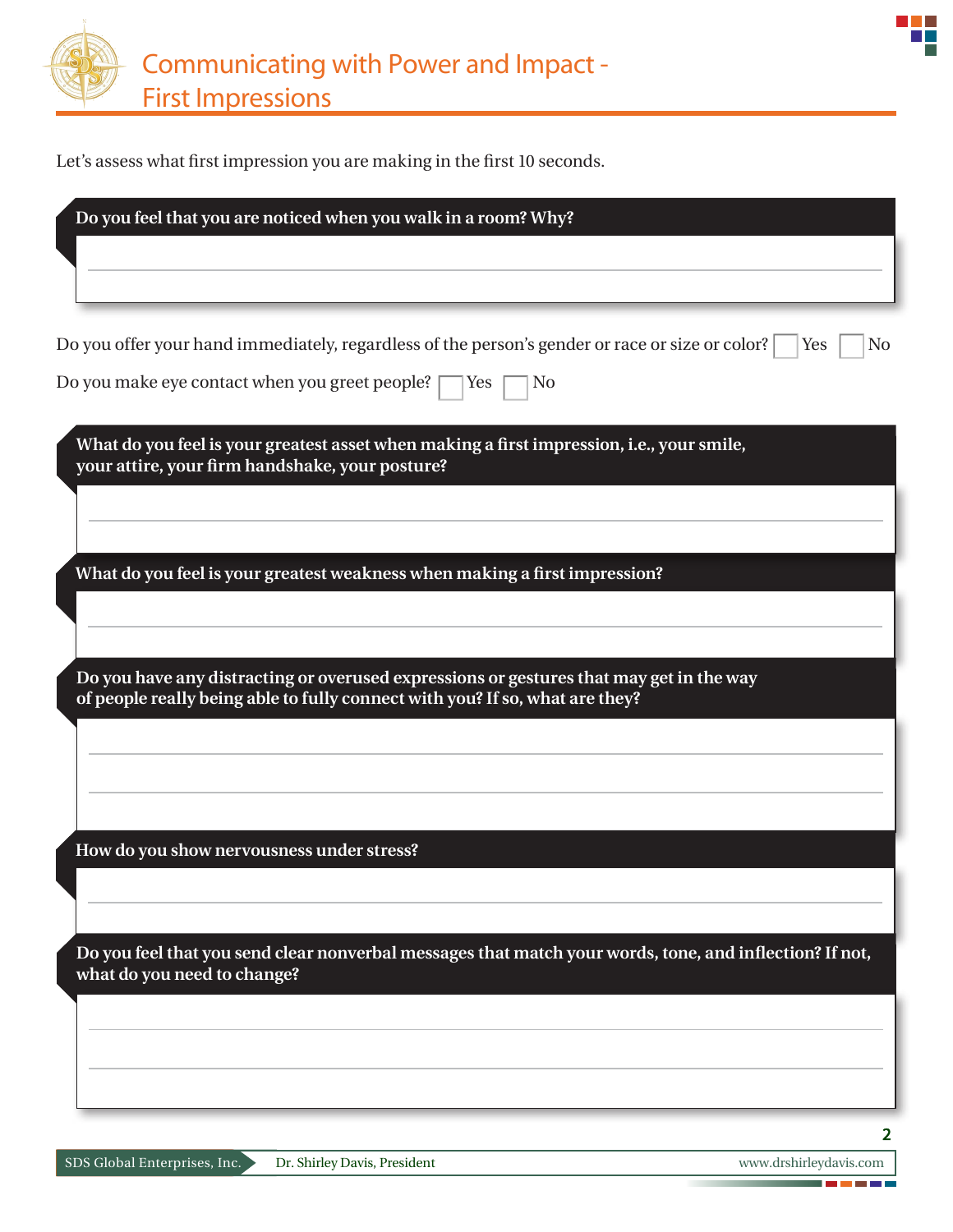

Communication experts identify four unique communication styles:

1. Aggressive 2. Passive 3. Passive-aggressive 4. Assertive

Depending on the context or a specific situation, most of us have a dominant communication style. Read and then rank each of the communication styles below from 1 to 4 according to how frequently you use each–with 1 being the communication style you use most often. For example, when all else fails and you fall into your natural habit, which of these communication styles do you default to? The communication style that you use least often you would rank number 4. If you really feel that you don't use the communication style at all, write a zero next to it. It is important to understand your communication style should you need to make any changes to enhance your journey toward success. Be honest and real with yourself. Remember, the title of this program is "Reinvent Yourself."



n.

3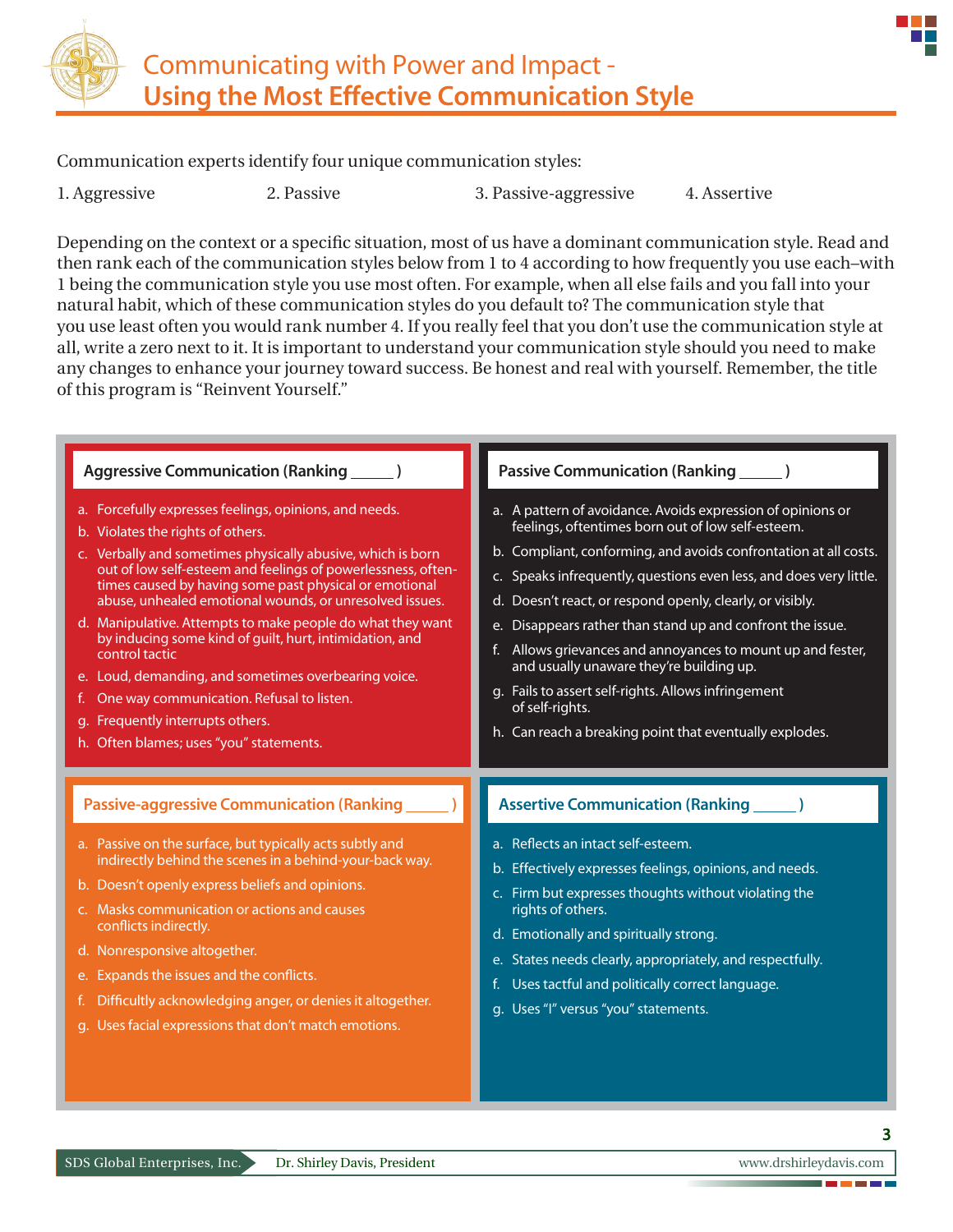

## **Listening**

Listening is one of the most important components of communication, yet it is one of the most underutilized skills.

As one author writes, we need to listen proportionately to the way we are designed, two ears and one mouth… that means we need to listen twice as much as we speak.

What we hear is what we remember. Not so!

On average, what percentage of what we hear do you think we remember?



Effective listening builds greater, stronger, healthier relationships because people want to know that we care about what they are saying to us. Because we only remember approximately twenty-five to fifty percent of what we hear, it is important to demonstrate that you care, by:

- » Listening actively.
- » Repeating back your understanding of what you hear the other person say.

*By becoming a better listener, you improve your productivity, your ability to influence and to connect with other people.*

*Listening skills can also help you to avoid conflicts and minimize misunderstandings.*

*All of these are important in our careers, in our relationships, and in every aspect of our lives.*